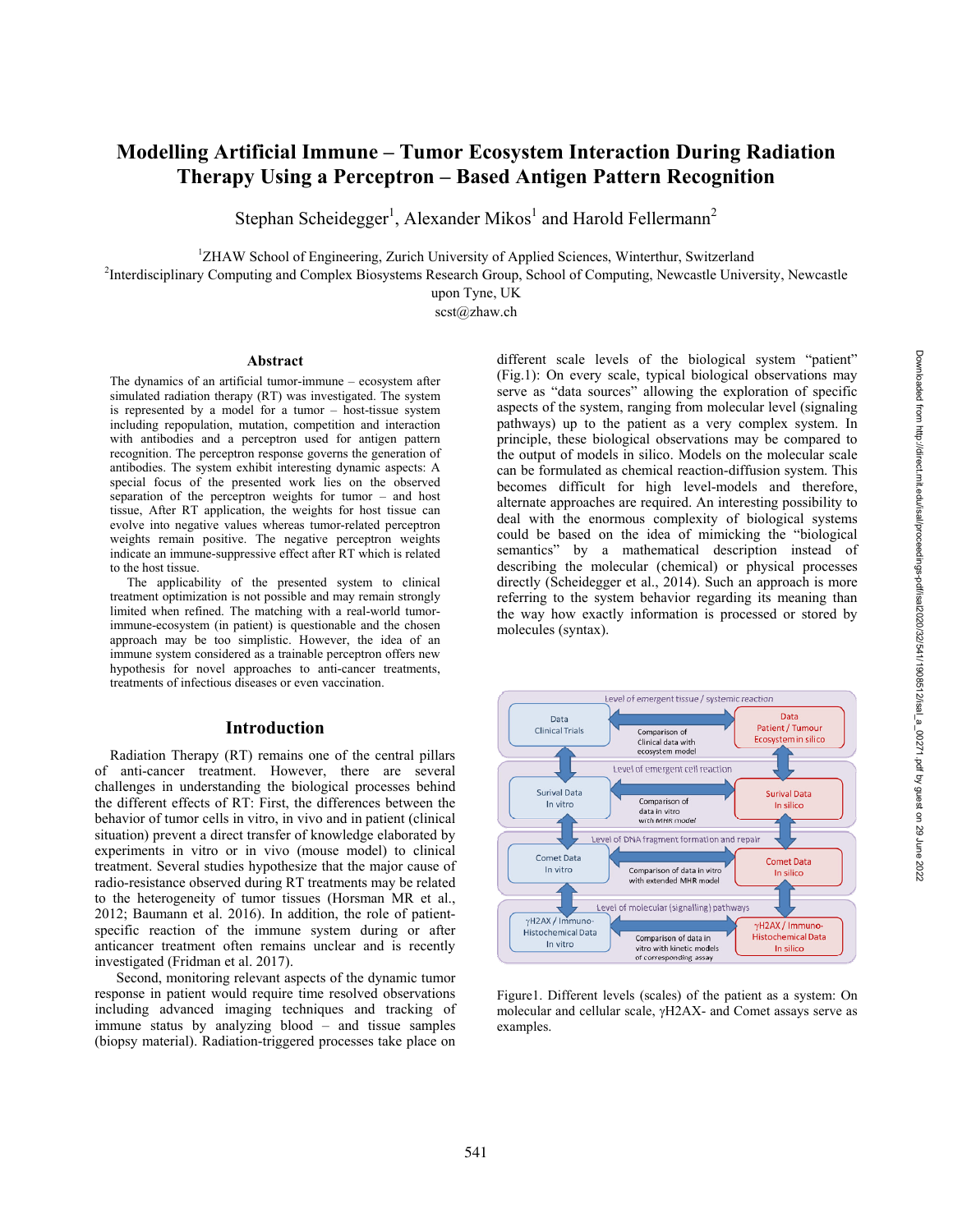The big challenge to catch the semantics with an appropriate model is related to the plasticity of biological systems which leads to a broad spectrum of different adapted responses. Sematic models may be restricted to a narrow range of dynamic conditions and therefore may have limited predictive power. However, artificial systems inspired by biological semantics may help to discover characteristic dynamic patterns which can be compared to the observations derived by experiments in vitro, in vivo or in patient.

 In principle, a tumor can be considered as an ecosystem with different interacting cell populations (different tumor sub-clones, host tissue including tumor-associated fibroblasts, endothelial cells / vascular system, immune cells etc.). Radiation-induced cell killing may influence competition, commensalism, repopulation and immune cell interaction ("special form of predation") and can be regarded as a selective process that leads to survival of radio-resistant subpopulations. Radiation-induced loss of competition between the different cancer sub-populations may lead to an accelerated progress of disease, which would be a very unwanted effect of RT. However, investigating tumor – ecosystem dynamics including immune system interaction seems worth to be explored by artificial systems in silico since the access to time-resolved information about the "real-world" biological system is very difficult on the scale of patients and clinical trials.

 Evolutionary dynamics of cancer (Crespi & Summers, 2005) could be responsible for an adapted response of the tumor to anti-cancer therapy. The discussion of ecological and evolutionary aspects of anti-cancer therapy is not new and has been discussed by different authors (Pienta et al., 2008; Basanta et al. 2015; Basanta et al., 2012; Merlo et al., 2006). Gatenby et al. (2010) discussed the role of evolutionary dynamics for cancer prevention. Ecological principles have also been considered for investigating metastasizing cancer cells (Chen & Pienta, 2011). Meta-population dynamics regarding spatial heterogeneity have been investigated by Gonzáles-Garcia et al. 2002. There seems to be certain evidence that tissue interactions might play a pivotal role in development and therapy response of tumors. The ecosystem perspective to a tumor may elucidate cancer dynamics in patient and therefore could help to improve or optimize anticancer treatment.

 A system-level model for the tumor – immune system response onto RT has been presented by Scheidegger and Fellermann (2019). In this study, only an innate-type response of the immune system was considered. The inclusion or extension to an adaptive immune response would require an antigen pattern recognition process. Due to the shear complexity of the immune system, we regard it as unpromising to bring details of the molecular interactions into a computer model: Many needed parameter values are unknown and may be patient specific. Quantifiable biological experiments in vitro or in vivo (mouse model) may not represent the real dynamics in a specific patient. Accessing time-resolved data during clinical treatment or trials is very limited. Therefore, we propose a system dynamics - based semantic model of an artificial adaptive immune system in order to support hypothesis generation and design of experiments in vitro or clinical trials. Banda et al. (2013) proposed an implementation of a perceptron in a chemical system. The feasibility of a realization of a perceptron in a chemical (and based on this in a biological) system and the way how the immune system processes potential antigens by Antigen Presenting Cells (APC) led to the hypothesis that the semantics of the adaptive immune system may be described by a perceptron. A special emphasis in this work was set to the influence of the ecosystem dynamics onto the evolution of the perceptron weights as a characteristic feature of the combined antigen – danger signal recognition.

#### **Materials & Methods**

The model used for investigating the dynamic response of a combined tumor - immune ecosystem onto radiation therapy (RT) consists of two sub-models: The ecosystem sub-model captures processes such as repopulation, mutation, competition, cell death (radiation and immune system induced), antigen-antibody interaction and danger signal generation. The immune system sub-model captures the plasticity of the immune system, which enables its adaptability and ability to learn, along with molecular danger signals and antigen-antibody interactions. In the absence of detailed molecular knowledge and in order to focus on its "biological semantics", the immune response is here represented by a simple perceptron-based pattern-recognition system.

 The coupling between the two sub-models is mediated by an antigen pattern vector. In this artificial system, nine vector an anugen pattern vector. In this artificial system, nine vector components ( $\overline{X} = X_i$  with  $i = 1 ... 9$ ) are selected, regardless of their specific meaning or correspondence to the real biological system. It is assumed that every tumor – cell population (sub-population or sub-clone) and the host tissue population has its own characteristic pattern (pattern vector  $\vec{P}_{\mu}$  with components =1 for bearing a specific antigen corresponding to the antigen pattern vector component  $X_i$  and 0 otherwise). The assignment to the nine tumor-subpopulations and the host tissue is illustrated in Fig.2.



Figure 2. Antigen pattern representation: The antigen pattern vector consists of 9 elements (displayed as a 3 x 3 matrix). Every element is intended to correspond to a specific antigenic structure. It is important to note that an argument for the orthogonal choice for the host tissue could be the fact that tumorspecific molecules may not be considered as self, but following the danger model from Matzinger (2002), more important for immune-system-mediated response may be association of these molecules with a danger signal.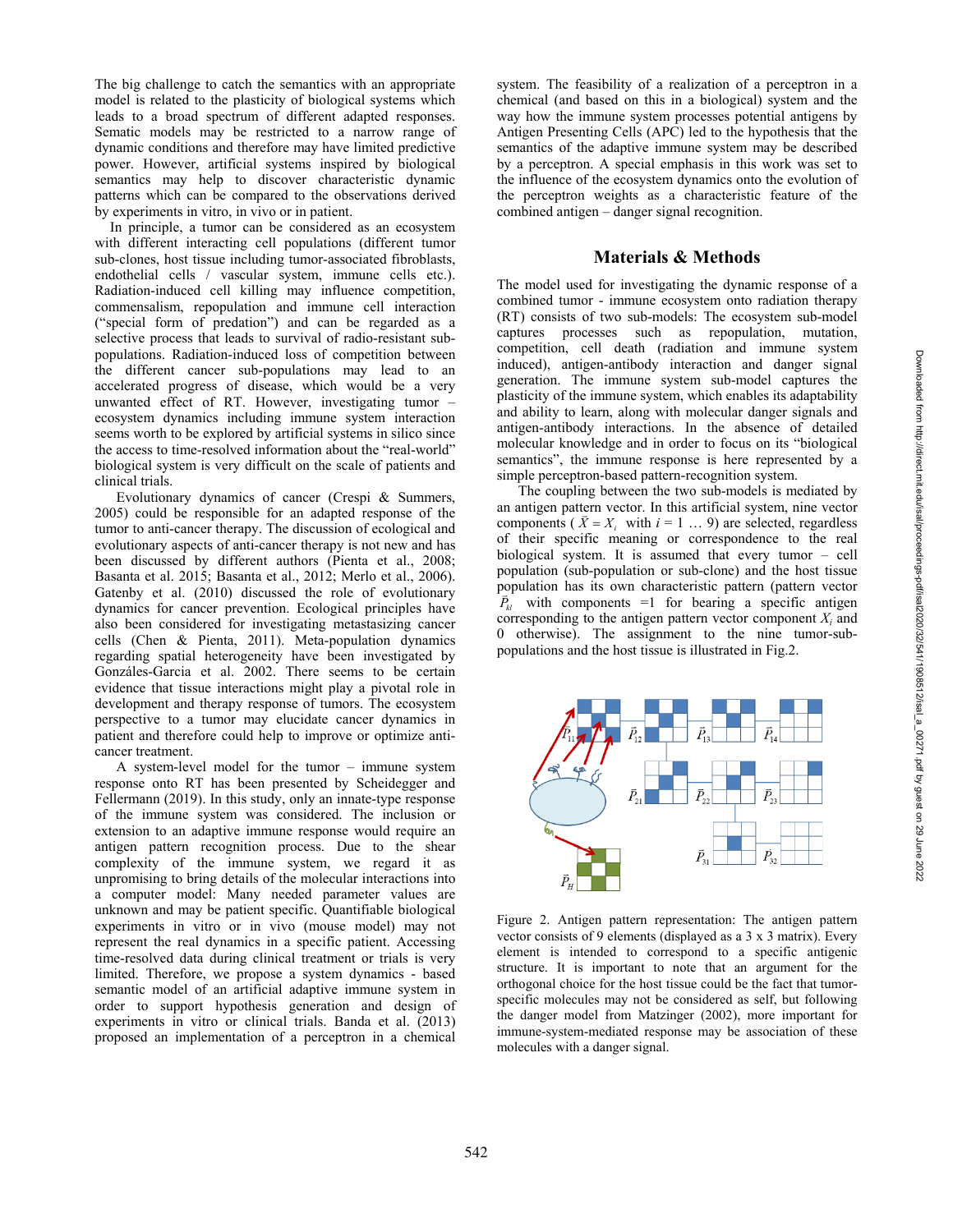With every mutation, it is assumed that the tumor cells are removing components of the antigen pattern vector (eliminating the expression of the corresponding molecules). This scenario mimics an immunological escape (Vesely et al. 2011) which may be based on reduction of self-antigen presenting Class I Major Histocompability Complex MHC (Dunn et al. 2002). To limit the complexity of the model, we selected three branches (mutation lines,  $k = 1$  ... 3) of mutation-driven antigen elimination, resulting in nine tumor sub-clones and a total of 10 populations (figure 2  $\&$  3). The value of the antigen pattern vector components  $X_i$  is dependent on the presence of corresponding cells and is assumed to follow a sigmoid relationship, e.g. the  $X_1$  is (according to figure 2) given by:

$$
X_1 = \frac{\left(T_{11} + T_{12} + T_{13} + T_{14}\right)^2}{\left(X_{act}\right)^2 + \left(T_{11} + T_{12} + T_{13} + T_{14}\right)^2}
$$
\n(1)

Following the danger model from Matzinger (2002), the immune response is only activated when a danger signal is present. The detection of simultaneous danger signal - and antigen pattern presence is modelled by a perceptron, which sums the weighted antigen signal:

$$
\Sigma = \sum_{i=1}^{9} w_i X_i \tag{2}
$$

The weights evolve by reinforcement learning. For every perceptron weight  $w_i$ , the calculation of the weight is given by the following differential equation:

$$
\frac{dw_i}{dt} = a \cdot (D - Y) \cdot X_i \tag{3}
$$

*D* is denoting the danger signal and *Y* represents the following, sigmoidal response to the sum of weighted antigen signals  $\Sigma$ :

$$
Y = \frac{\sum \xi}{Y_{act}^{\xi} + \sum \xi} \tag{4}
$$

The danger signal is assumed to be generated by cell death. Appearance of these danger signals and corresponding antigen patterns is based on the ecosystem part of the model (Fig.3, blue box). In the model, the different populations can grow (growth rate constant  $k_{\text{TH}}$  for tumor and  $k_{\text{dH}}$  for host tissue), interact (competition, interaction constants  $k_{TT}$  for tumortumor competition,  $k_{TH}$  and  $k_{HT}$  for tumor-host tissue interaction), mutate (only tumor sub-clones, mutation rate constant  $k_{mut}$ ) or can be eliminated. Beside a spontaneous elimination process (elimination rate constant  $k_{\epsilon T}$ ) radiationinduced cell killing is implemented by a dynamic linearquadratic model ( $I$ -LQ-model; Scheidegger et al., 2011a,b) using the radiation sensitivity coefficients  $\alpha_T$  and  $\beta_T$  for tumor cells respectively  $\alpha_{H}$  and  $\beta_{H}$  for host tissue. This

model uses a Transient Biological Dose Equivalent (TBDE)  $\Gamma$ , which includes cellular repair by a kinetic model:

$$
\frac{d\Gamma}{dt} = R - \gamma \Gamma \tag{5}
$$

For a fixed radiation dose rate  $R$ , the repair parameter  $\gamma$  can be assumed to be constant. Summing up all these processes, a system of ordinary differential equations describing the temporal changes of the population sizes for tumor cells  $(T_{ik})$ and host tissue (*H*) can be formulated:

$$
\frac{dT_{11}}{dt} = (k_{T11} - k_{mut} - k_{eT} - r_{11}k_{IT} - k_{HT}H - k_{TT}T - (\alpha_T + 2\beta_T \Gamma) \cdot R) \cdot T_{11}
$$
\n
$$
\frac{dT_{ik}}{dt} = (k_{Tk} - k_{eT} - r_{ik}k_{IT} - k_{HT}H - k_{TT}T - (\alpha_T + 2\beta_T \Gamma) \cdot R) \cdot T_{ik} + k_{mut} \cdot q_{il}T_{ik}
$$
\n
$$
\frac{dH}{dt} = (k_{att} - k_{eH} - r_{it}k_{IH} - k_{bH}H - k_{TH}T - (\alpha_H + 2\beta_H \Gamma) \cdot R) \cdot H
$$
\n(6)

*T* is the total amount of tumor cells overall sub-clones  $(T = \sum_{i,k} T_{ik})$  and  $q_{il}$  is a matrix representing the topology of the

population network (with branches or chains *i* and elements *k*) describing the mutations and sub-clone generation (by the rate constant  $k_{mut}$ ): For a population in a chain (e.g.  $T_{13}$ , see figure 3),  $q_{il} = -1$ ,  $q_{i,l-1} = 1$ , for a "node" (e.g.  $T_{12}$ ),  $q_{i+1,l} = -1$ . The factor  $r_{ik}$  includes the interaction with the adaptive immune system which will be explained later. To get a danger signal *D*, a corresponding process (inflammation) must be triggered. It is assumed that this will be mediated by cell death (especially necrosis). Therefore, the amount of necrotic cells *N* is calculated in the model as follows:

$$
\frac{dN_{11}}{dt} = (k_{eT} + r_{11}k_{IT} + (\alpha_T + 2\beta_T \Gamma) \cdot R) \cdot T_{11} - k_n N_{11}
$$
\n
$$
\frac{dN_{ik}}{dt} = (k_{eT} + r_{ik}k_{IT} + (\alpha_T + 2\beta_T \Gamma) \cdot R) \cdot T_{ik} - k_n N_{ik} \tag{7}
$$
\n
$$
\frac{dN_{H}}{dt} = (k_{eH} + r_{H}k_{IH} + (\alpha_H + 2\beta_H \Gamma) \cdot R) \cdot H - k_n N_{H}
$$

The danger signal is calculated according by a sigmoidal relation:

$$
D = \frac{\left[\sum_{i,k} N_{ik} + h \cdot N_{H}\right]^{2}}{L_{act}^{2} + \left[\sum_{i,k} N_{ik} + h \cdot N_{H}\right]^{2}}
$$
(8)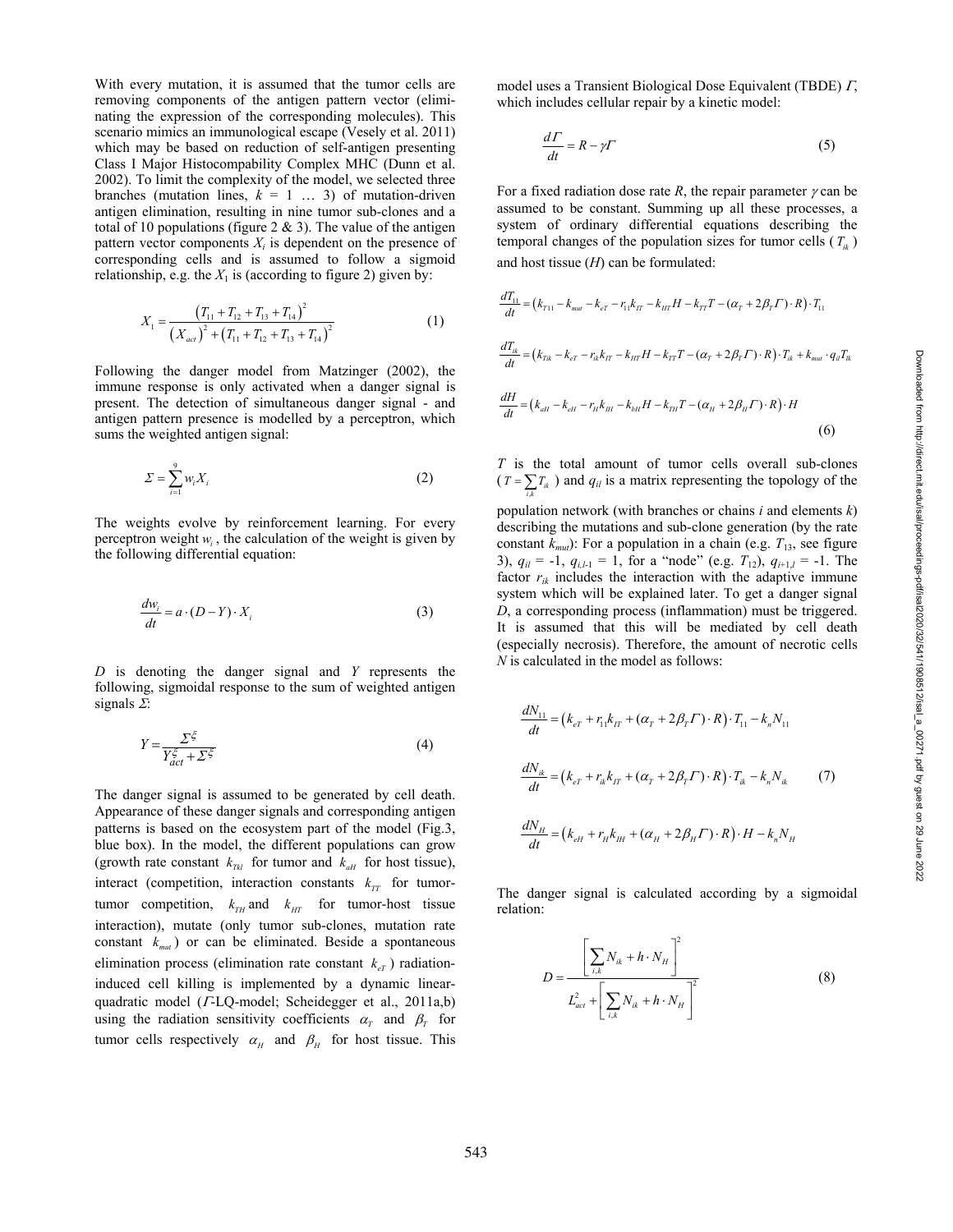The factor *h* is introduced to govern the ratio of necrotic and apoptotic cell death. Some tumors lose the ability to undergo apoptosis and the necrotic pathway will be the main elimination process. In contrast, host tissue may be eliminated by necrotic or apoptotic cell death. Apoptotic cell death may not be equally considered as a danger signal compared to necrotic cell death (Grimsley and Ravichandran, 2003), where for example a release of intracellular Heat Shock Proteins (HSP, Daugaard et al., 2007) may be involved (Srivastava, 2002). Therefore, the contribution of host tissue cell killing to the danger signal should be weighted according the ratio of apoptotic / necrotic cells. This is a simplistic approach of a complex system involving processing danger signals and Damage - Associated Molecular Patterns (DAMP) by Antigen-Presenting Cells (APC).



Figure 3. Schematic illustration of the model structure: For clarity, not all connections and flows are shown. Integrators are depicted by rectangles with the corresponding flows as thick arrows; thin arrows and lines are indicating the flow of information. The ecosystem part can be considered as compartment containing the tumor cell populations  $T_{ik}$ , the host cell population *H* and an antibody population *In* (or receptor population located at the surfaces of immune cells). Interactions (competition, predation) between the cell populations are not depicted. The perceptron is a more a functional unit than a compartment,  $D$  is the "desired" or "danger" signal, the vector  $X_n$ represents the antigen pattern and *Y* is the perceptron response. The weights  $w_n$  are used for summing up the antigen pattern signal.

The generation of the number of antibodies  $I_n$  is governed by the perceptron response *Y* and the presence of corresponding antigen pattern vector components  $X_n$ . In this model, antibodies can be eliminated spontaneously (by the elimination rate  $k_{el} \cdot I_n$ ) or by an antigen-antibody-interaction. It is important to note that in this model, the probability of an antigenantibody interaction is dependent on the fit of the antigen pattern to the antibody pattern. The assumption behind this is that the immune cells are evaluating the antigen-pattern as a

$$
r_{ik} = \vec{I} \bullet \vec{P}_{ik} \tag{9}
$$

According to this, the production and elimination of the antibody population can be described by:

$$
\frac{dI_n}{dt} = k_I Y X_n - (k_{el} + (\alpha_I + 2\beta_I \Gamma) \cdot R) \cdot I_n - k_{IT} \cdot \left(\sum_{i,k} r_{ik} T_{ik}\right)_n (10)
$$

The radiation sensitivity coefficients  $\alpha_i$  and  $\beta_i$  reflect the fact that the immune response is mediated by more or less radiation sensitive immune cells, which are irradiated in the tumor compartment. For simulation, a duration of 1200-1500 d (with numerical time increments of  $\Delta t = 10^{-3}$  d and a 4th order Runge-Kutta integration) was chosen. The results depend on the initial values and the "pre-evolution" of the system (evolution before application of RT). All calculations are performed with the initial conditions  $T_{ik} = 0$  except  $T_{11}$  $=10^{-3}$  (= 10<sup>6</sup> cells) and a start of RT treatment at day 570. The model parameters are summarized in table 1.

 It is worth emphasizing that in this work, the dynamics of an artificial system is investigated and that the used parameter values are describing an artificial model and may not correspond to a value assessed form a real biological system. Exceptions are the radiation sensitivity coefficients which are known for a large number of tissues and tumors (e.g. van Leeuwen et al. 2018) or tumor doubling times (Steel, 1977; Mehrara et al., 2007).

 The radiation therapy scheme in principle consists of 3 fractions with a radiation dose of 2 Gy per fraction and a time interval of 2 days between the fractions, followed by daily fractions. This scheme has turned out to be more effective than daily RT applications when considering innate immune response in silico (Scheidegger and Fellermann, 2019). In this work, we modified this fractionation (different dose values per fractions and varying number of fractions) to investigate the effect of RT onto the dynamics of the system.

## **Results**

The development of the tumor populations and perceptron weights after application of 3 fractions with 2 Gy is shown in figure 4: Before the irradiation, the tumor cell populations are growing and mutating. After 400 days, the host tissue population decreases rapidly due to competition with the growing tumor. After application of RT, the host tissue repopulates. The host tissue is considered to be less radiosensitive and therefore is less affected compared to tumor cells. The subsequent aggressive regrowth of the tumor and competition suppresses repopulation of host tissue after 660 d.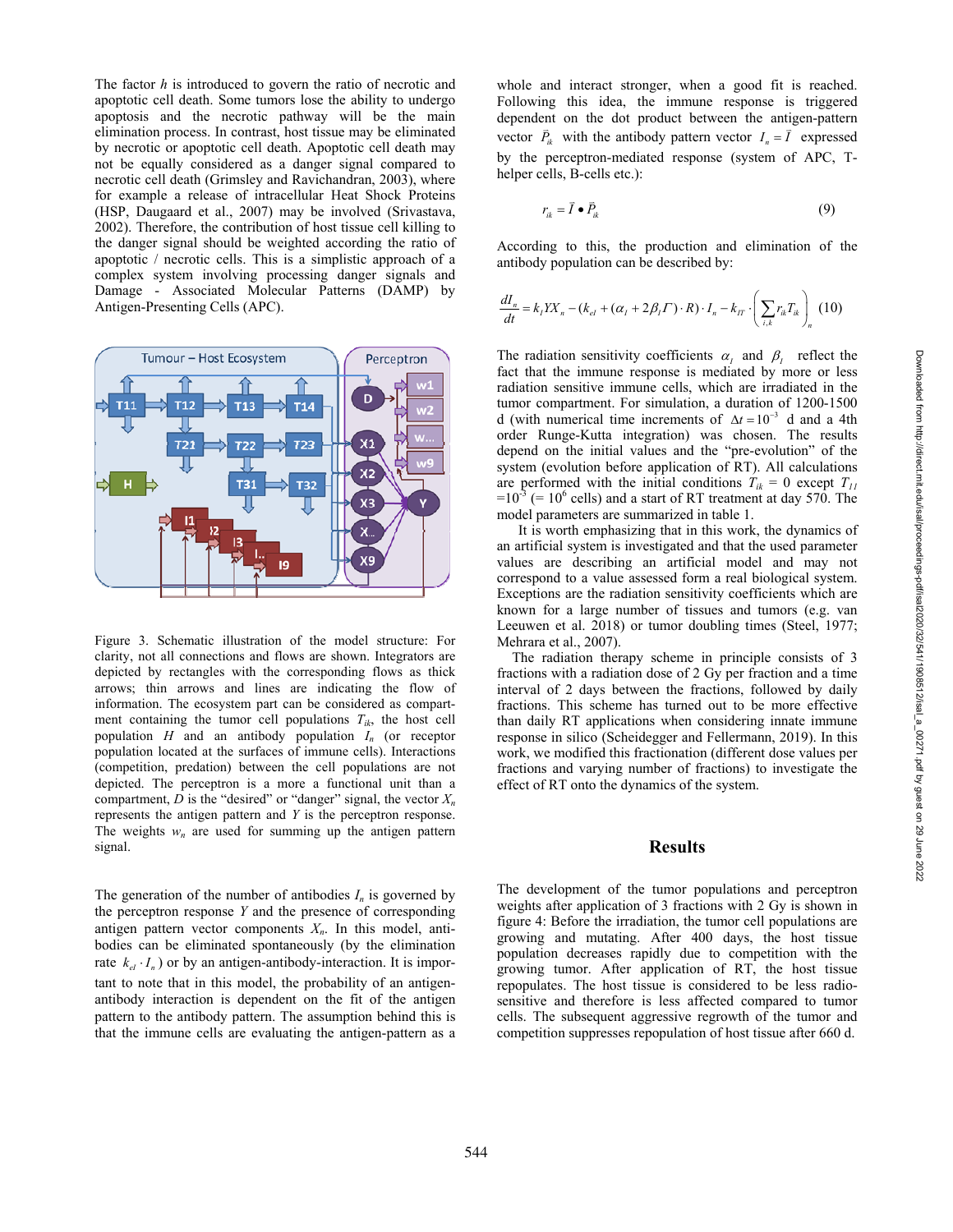| Parameter / unit                                           | Description and default value                       |                         |
|------------------------------------------------------------|-----------------------------------------------------|-------------------------|
| $k_{T11} = k_{Tik} / d^{-1}$                               | Tumor growth rate constant                          | $3.46 \cdot 10^{-2}$    |
| $k_{\text{mut}}$ / $\overline{d^{\text{-}1}}$              | mutation rate constant                              | $10^{-3}$               |
| $k_{eT}$ / $d^{-1}$                                        | tumor cell elimination rate<br>constant             | $10^{-2}$               |
| $k_{TT}$ / $d^{-1}$                                        | tumor cell growth inhibition                        | $10^{-4}$               |
| $k_{\rm\scriptscriptstyle IT}$ / $\mathrm{d}^{\text{-1}}$  | immunogenic elimination                             | 10(1)                   |
| $k_{\mu\tau}$ / $\mathrm{d}^{\text{-1}}$                   | Host -<br>cells<br>tumor<br>interaction             | $10^{-3}$               |
| $k_{\tau H}$ / $d^{-1}$                                    | host<br>cells<br>Tumor<br>interaction               | $3.10^{-2}$             |
| $k_{aH}^{\, a} / d^{-1}$                                   | host cell growth                                    | $10^{-1}$               |
| $k_{bH}^{\text{}}$ / $d^{-1}$                              | host cell growth inhibition                         | $9.7 \cdot 10^{-3}$     |
| $k_{eH}$ / $d^{-1}$                                        | host cell elimination                               | $10^{-5}$               |
| $k_n/d^{-1}$                                               | Necrotic cell elimination                           | 10                      |
| $k_{\rm \scriptscriptstyle HI}$ / $\mathrm{d}^{\text{-1}}$ | immunogenic elimination                             | $10^{-3}(1)$            |
| $k_{I}$ / $d^{-1}$                                         | immune cell production                              | 10                      |
| $k_{el}$ / $d^{-1}$                                        | immune cell elimination                             | $\mathbf{1}$            |
| $k_M / d^{-1}$                                             | memory cell production                              | $10^{-2}$               |
| $Y_{act}$                                                  | danger signal<br>activation<br>level                | 3                       |
| $\xi$                                                      |                                                     | 9                       |
| $X_{act}$                                                  | Pattern recognition level                           | $\mathfrak{D}$          |
| $\boldsymbol{h}$                                           | weight for danger signal<br>contribution            | variable                |
| $\frac{L_{act}}{a/1 d^1}$<br>$\frac{a}{\alpha_T}/Gy^1$     | Danger signal param. (eq.7)                         | 1                       |
|                                                            | perceptron weight                                   | 1                       |
|                                                            | sensitivity<br>Radiation<br>coefficient tumor cells | 0.3                     |
| $\beta$ <sub>r</sub> / Gy <sup>-2</sup>                    | sensitivity<br>Radiation<br>coefficient tumor cells | 0.06                    |
| $\alpha_{_H}$ / $Gy^I$                                     | Radiation<br>sensitivity<br>coefficient host tissue | 0.1                     |
| $\beta_H \; / \; G y^2$                                    | Radiation<br>sensitivity<br>coefficient host tissue | 0.05                    |
| $\gamma / d^{-1}$                                          | Radiobiol. repair constant                          | $\overline{\mathbf{4}}$ |

Table 1: Model parameter values used for simulations: The parameter values  $(k_{TT}, k_{TT}, k_{HT}, k_{TH}, k_{bH}, k_{HH}, L_{act})$  are normalized to  $10^9$  cells  $(=1)$ . Values in brackets are selected for alternatives scenarios, some of the parameters values have been varied (s. figures 5-9).

The population  $T_{32}$  does not bear any antigen pattern and grows to the equilibrium level  $T_{32,eq}$  defined by the ratio of the net growth rate constant and the competition / interaction strength (described by  $k_{TT}$ ):

$$
T_{32,eq} = \frac{k_{T32} - k_{eT}}{k_{TT}}\tag{11}
$$

For the parameter values given in table 1, the equilibrium level is  $246 (2.4610^{11}$  cells). This is in full agreement with the observed equilibrium level in the simulation (approx. after 1500 days, not shown in the diagram figure 4a). After day 848, a strong and fast decrease of the tumor populations can be observed without any irradiation. This event coincides with rapidly increasing perceptron weights for the odd (tumorassociated) antigen vector components (figure 4b). At this time, the process is triggered by increasing cell death in the tumor populations and the subsequent generation of the danger signal.



Figure 4. Development of the cancer cell and host tissue populations (a) and the perceptron weights (b) before and after RT (3x2 Gy, application of fractions on day 570, 572, 574): Time axis is given in days. The curves for the even weights are identical with  $w_{14}$ .

A remarkable phenomenon can be observed for the even components of the antigen pattern vector: Approximately 54 days after application of the last RT fraction, the even weights start to evolve to negative values. According equation (1), these weights are negative contributions to the weighted sum of the antigen pattern and reduce the perceptron response *Y* (equation 3). The evolution of the weights is a result of the ecosystem dynamics combined with reinforced learning of the perceptron. The even weight values remain negative since the host tissue (and the corresponding even antigen pattern vector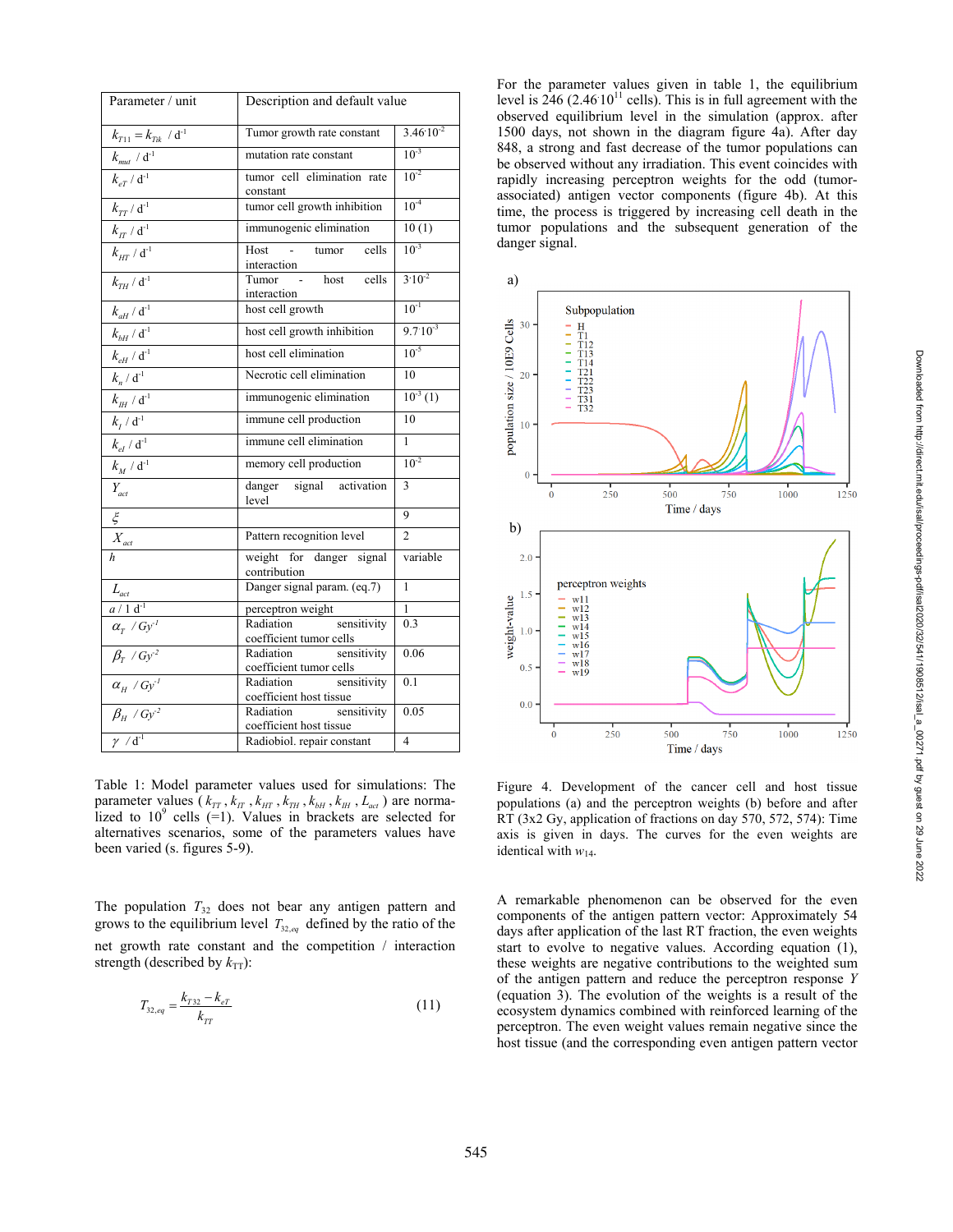components) disappear after day 800 ( $H < 10^{-9}$  or less than 1 cell). The odd weights (tumor weights) decrease parallel to the even weights (host weights) but as a result of the competition between host tissue and tumor, more cells remain due to repopulation long after RT application. The appearance of negative values can only be observed for a radiation dose of more than 1 Gy per fraction (figure 5).



Figure 5. Perceptron weights of the even components (host weights) of the pattern vector  $(i = \{2,4,6,8\})$  as function of the radiation dose per fraction for (a) different values of  $k_{\text{III}}$  and (b) different values for  $k_{HT}$ : Values in equilibrium (after host tissue population and corresponding antigen pattern have vanished and according equation 3, no further modifications of weights occur), calculated for 3 x 2 Gy.

In figure 6, the host perceptron weights are displayed as a function of *h*: The factor *h* was introduced to weight the host tissue contribution to the danger signal. A large value of *h* is associated with more immune system activation. Biologically, this may be interpreted as increased necrotic cell death whereas a small value of *h* may represent apoptotic tissue. Dependent on the radiation dose per fraction, even for  $h = 10$ , the perceptron weights can evolve into negative values.

 After reaching the equilibrium (due to a lack host tissue cells and therefore the absence of the even components of the antigen pattern vector), the final host weights are dependent on the host-tumor interaction. For  $k_{HT} = k_{TT} = 10^{-4}$ , the weights do not evolve into negative values, whereas for larger values of  $k_{HH}$ , the weights become negative but below  $k_{HT} = 9.8 \times 10^{-4}$ independent of *h*. Above this limit, the host weights exhibit a *h*-dependence. Interestingly, this behavior is similar to a nonorthogonal pattern, where the host tissue cells bear the tumorrelated antigen pattern vector component  $X_5$ . In addition, the evolution into negative weights can be observed over a large range of varying parameters: In the standard settings in table 1, the interaction of host tissue with the immune system is weak compared to the tumor cells. The rational for this is that similar host tissue may be found outside of the tumor compartment, resulting in an additional suppression of an immune response against host tissue cells. Interestingly, negative host tissue perceptron weights can be found even for similar interaction strength with the immune system as for tumor cells (blue stars in figure 6).



Figure 6. Perceptron weights of the even components of the pattern vector  $(i = \{2, 4, 6, 8\})$  as function of h at the equilibrium: Blue diamonds are calculated for  $k_{HT} = 10^{-4} d^{-1}$  according table 1; red squares represent the non-orthogonal case, where host tissue cells bear the antigen vector component  $X_5$ . The even weights are strongly dependent on the host-tumor competition parameter  $k_{HT}$ , the weights are  $h$  - independent for values below  $9.8 \times 10^{-4}$  d<sup>-1</sup> whereas above, the linear relationship exhibit a reduction of the even weights for increasing *h*. Blue stars indicate a case, where host tissue cells and tumor cells have the same interaction strength with the immune system; calculated for 3 x 2 Gy.

In figure 7, the effect of subsequent RT fractions is shown: In agreement with figure 5, the host weights evolve to negative values above 3 Gy (3 x 1 Gy in figure corresponds to 1.5 fractions with 2 Gy in figure 7). The weights remain negative for higher dose values. With 3 x 2 Gy, the tumor cells repopulate and due to the competition between tumor cells and host tissue, the number of host tissue cells drop below  $10^{-9}$  (1 cell) on day 772, and therefore, no further modification of the even weights takes place. Higher radiation dose in combination with the higher radiation sensitivity of tumor cells leads to a modification of the competition between host tissue and tumor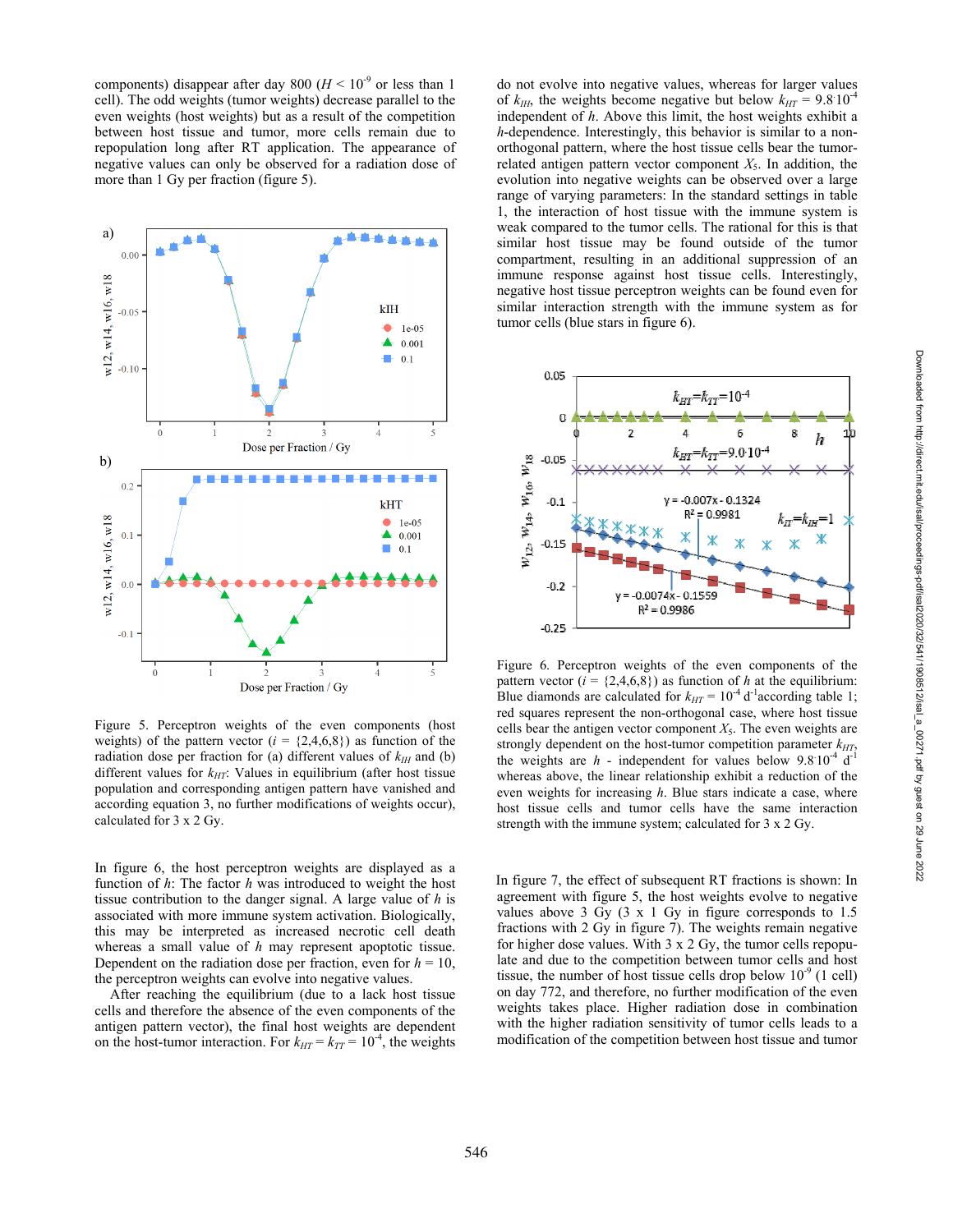Downloaded from http://direct.mit.edu/isal/proceedings-pdf/isal2020/32/541/1908512/isal\_a\_00271.pdf by guest on 29 June 2022

Downloaded from http://direct.mit.edu/isal/proceedings-pdf/isal2020/32/541/1908512/isal\_a\_00271.pdf by guest on 29 June 2022

cells, resulting in a slight increase of the even weights with rising dose.

Varying values of the repair constant (figure 8) are  $$ dependent on the host – tumor competition, influencing the evolution of the weights below  $\gamma = 3$  d<sup>-1</sup>: Such values correspond to incomplete repair. Above this threshold, complete repair occurs (an irrelevant small amount of  $\Gamma$ remains for the subsequent fraction) and therefore repair speed does not influence the outcome.



Figure 7. Even perceptron weights as a function of the number of 2 Gy – RT fractions with daily application of 2 Gy, first 3 fractions with a time gap of 2 days, subsequent fractions daily (mixed) or two days interval between all fractions (of 2 Gy).



Figure 8. Even perceptron weights as a function of the radiobiological repair constant  $\gamma$  and different host-tumor competition strength.

Further investigations of the model's dependency from the competition parameters between host-tissue and tumor cells  $(k_{HT}, k_{TH})$  and tumor-tumor competition  $(k_{TT})$  show a highly sensitive behavior in a certain range of the parameter values, which seems to be individual for the three different parameters (Figure 9). Especially for  $k_{HT}$ , the even weights jump over very small parameter range around  $10^{-3}$ , but remain stable below  $2.10^{-4}$  and above  $10^{-2}$ .



Figure 9: Behavior of the final perceptron weights of the even pattern-vector components in dependency of the three critical competition parameters between host- and tumor-tissue.

Furthermore, the importance of the antigen-pattern vector was evaluated by assigning various antigen patterns to the final tumor subpopulation  $T_{32}$ . Depending on the number of assigned antigens and subsequent elimination of the corresponding antigen-bearing tumor cells, the tumor cell population with the smallest amount of antigen pattern vector components dominates the competition and reaches a steady state which is dependent on the strength of immune system – mediated elimination (complete remission was not observed in this setting).

 The investigation of other mutation trees with different branching of sub-populations didn't exhibit fundamental changes in the dynamic behavior.

## **Discussion and Conclusion**

The presented model is describing an artificial system and may include partially the semantics of a biological system. The matching with a real-world tumor-immune ecosystem (in patient) is questionable and the chosen approach may be too simplistic. However, the idea of an immune system considered as a trainable perceptron offers new hypothesis for novel approaches to anti-cancer treatments, treatments of infectious diseases or even vaccination. In principle, this idea is in agreement with the hygiene hypothesis (Sironi and Clerici, 2010). In this work, we demonstrated the feasibility of combining a tumor ecosystem with a learning immune system. In principle, the observed dynamics can be understood by looking to the development of the cell populations, the generation of the danger signal and the way how the perceptron is trained. An interesting feature is the evolution into negative weights for the host tissue. This separation to the tumor cell population is not only visible for the orthogonal setting for the antigen pattern vectors. The negative weights reduce the perceptron response *Y* and could therefore be considered as an immune-suppressive factor. But the tumorassociated odd weights compensate this effect partially by their increasing values (figure 4b) which lead to an immune response as soon as the tumor cell populations increase. In this light, it would be interesting to expand the model to a multi